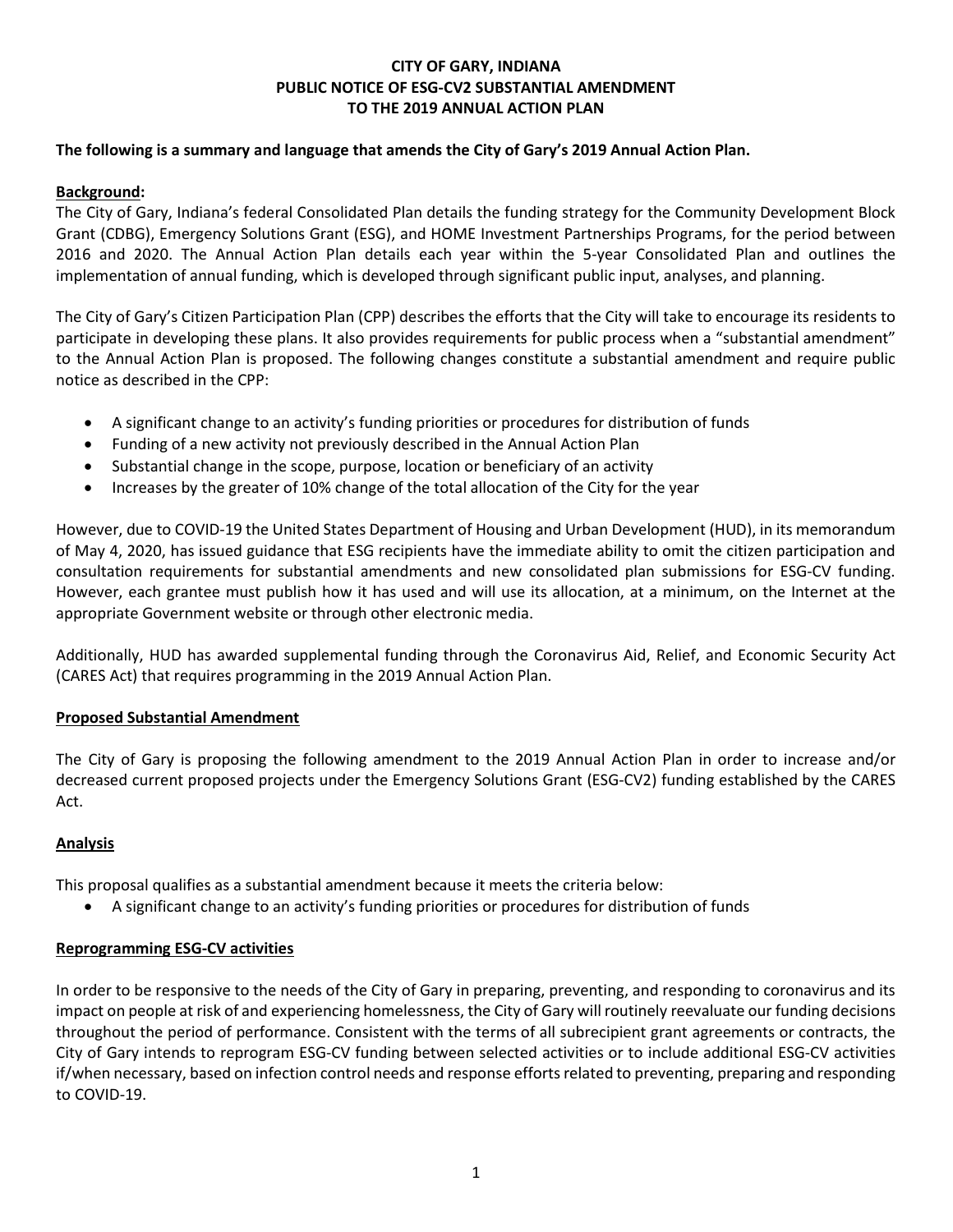| <b>Summary of Activities</b> |                               | <b>Project Description</b>                                                                                                                                                                                                                                                                                                                                                                                                                        |
|------------------------------|-------------------------------|---------------------------------------------------------------------------------------------------------------------------------------------------------------------------------------------------------------------------------------------------------------------------------------------------------------------------------------------------------------------------------------------------------------------------------------------------|
| <b>Project Name:</b>         | <b>Gary Health Department</b> | The Gary Health Department will use an additional \$178,663 in                                                                                                                                                                                                                                                                                                                                                                                    |
|                              | <b>Emergency Shelter</b>      | ESG-CV2 funds, which includes \$118,663 in uncommitted project                                                                                                                                                                                                                                                                                                                                                                                    |
|                              | Renovation                    | funds and \$60,000 reallocated from Administration, for the                                                                                                                                                                                                                                                                                                                                                                                       |
| <b>Funding:</b>              | ESG-CV2                       | repurposing existing former Fire Station, with approximately 5,456                                                                                                                                                                                                                                                                                                                                                                                |
| Original Amount:             | \$411,546                     | SF, into a new Warming Center to house up to (25) individuals, 2-                                                                                                                                                                                                                                                                                                                                                                                 |
| <b>Additional Amount:</b>    | \$178,663                     | per room, for overnight stays. The new Warming Center will at a                                                                                                                                                                                                                                                                                                                                                                                   |
| Total:                       | \$590,209                     | minimum, house the following program elements: (2)<br>administrative offices, work stations for up to 3 staff members, a<br>small physical assessment room, a recreational room, a library, a<br>staff lounge with a kitchenette, public toilets and showers and a<br>small outdoor play area. The need for an elevator for universal<br>access to the second level will be determined and any designs for<br>such will be an additional service. |
| <b>Summary of Activities</b> |                               | <b>Project Description</b>                                                                                                                                                                                                                                                                                                                                                                                                                        |
| <b>Project Name:</b>         | <b>Community Development</b>  | The City of Gary will reallocate \$60,000 in ESG-CV2 funds to the                                                                                                                                                                                                                                                                                                                                                                                 |
|                              | <b>Department</b>             | Gary Health Department Emergency Shelter Renovation project                                                                                                                                                                                                                                                                                                                                                                                       |
|                              | Administration                | and remain with \$49,000 to support the administration of the ESG-                                                                                                                                                                                                                                                                                                                                                                                |
| <b>Funding:</b>              | ESG-CV2                       | CV2 grant program.                                                                                                                                                                                                                                                                                                                                                                                                                                |
| Original Amount:             | \$109,000                     |                                                                                                                                                                                                                                                                                                                                                                                                                                                   |
| <b>Additional Amount:</b>    | (560,000)                     |                                                                                                                                                                                                                                                                                                                                                                                                                                                   |
| Total:                       | \$49,000                      |                                                                                                                                                                                                                                                                                                                                                                                                                                                   |

On page 74, of the approved 2019 Annual Action Plan, amend the ESG20 GARY grant project No. 52 as follows.

| 52                                                | <b>Project Name</b>    | ESG20 GARY                             |  |
|---------------------------------------------------|------------------------|----------------------------------------|--|
|                                                   | <b>Target Area</b>     | <b>CITYWIDE</b>                        |  |
|                                                   | <b>Goals Supported</b> | HO-1 Operation/Support                 |  |
|                                                   |                        | HO-2 Prevention and Housing            |  |
|                                                   |                        | HO-3 Housing<br>HO-4 Continuum of Care |  |
|                                                   |                        |                                        |  |
|                                                   |                        | <b>AM-1 Overall Coordination</b>       |  |
|                                                   | <b>Needs Addressed</b> | <b>Homeless Priority</b>               |  |
| Administration, Planning, and Management Priority |                        |                                        |  |
|                                                   | <b>Funding</b>         | ESG-CV: \$1,837,802                    |  |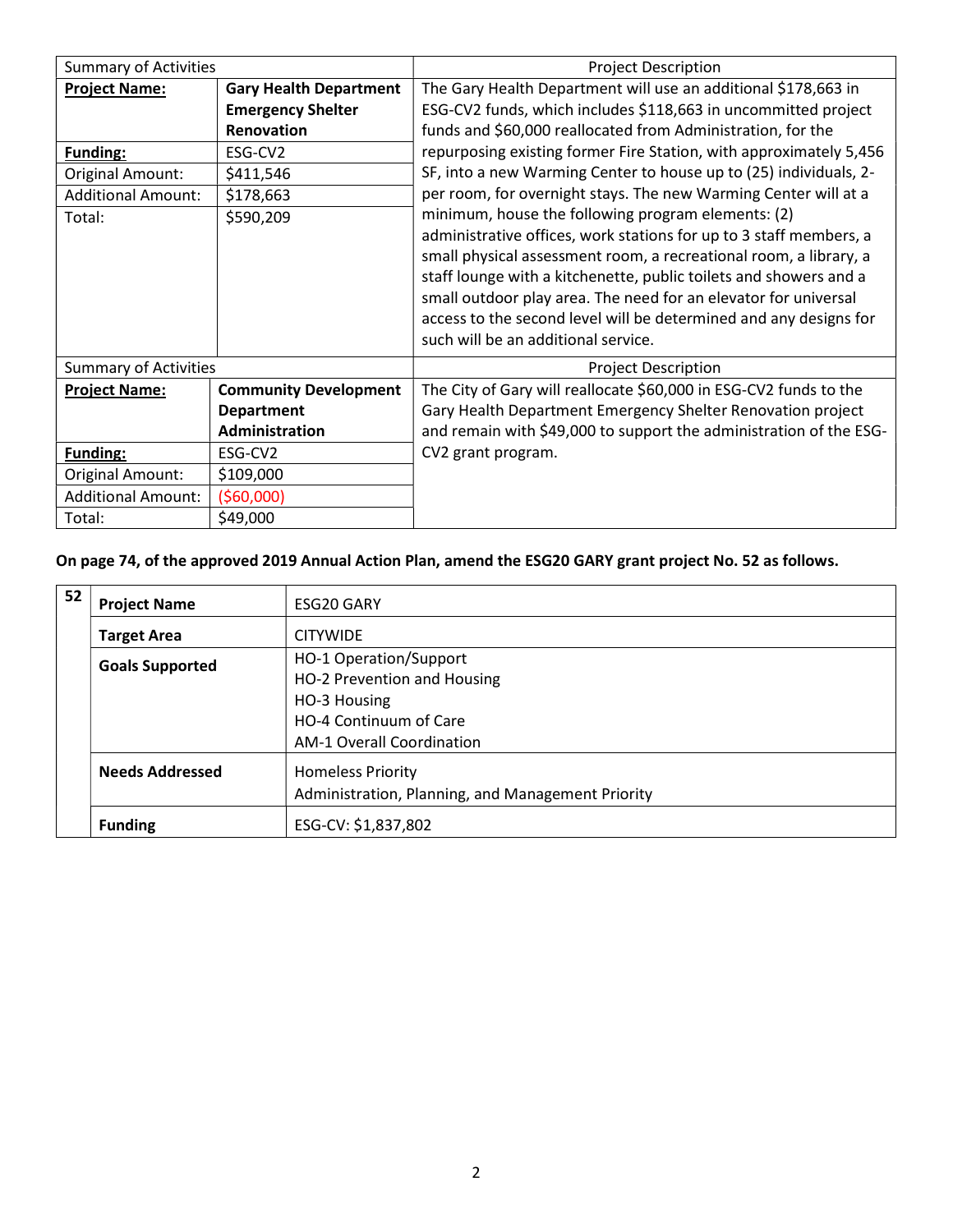| <b>Description</b>                                                                                      | The City will utilize \$744,723 in ESG-CV1 funds, through the Continuum of Care of<br>NWI, to support Homeless Prevention and Rapid Rehousing programs and to support<br>the administration of the ESG-CV1 program by the Continuum of Care of NWI and<br>the City of Gary Department of Community Development. ESG-CV1 Allocations by<br>Component Homeless Prevention: \$312,109.88; Rapid Rehousing: \$332,897.12;<br>Administration: \$99,716.                                                                                                                                                                                                                                                                                                                                                                                          |  |
|---------------------------------------------------------------------------------------------------------|---------------------------------------------------------------------------------------------------------------------------------------------------------------------------------------------------------------------------------------------------------------------------------------------------------------------------------------------------------------------------------------------------------------------------------------------------------------------------------------------------------------------------------------------------------------------------------------------------------------------------------------------------------------------------------------------------------------------------------------------------------------------------------------------------------------------------------------------|--|
|                                                                                                         | The City will utilize \$1,093,079 in ESG-CV2 funds to support programs to prevent,<br>prepare for, and respond to the COVID-19 emergency. ESG-CV2 funds will be used to<br>support 2 Emergency Shelter Renovation programs that will provide renovation to 2<br>shelters, a Temporary Warming/Cooling Shelter program for the homeless, a Street<br>Outreach program that will provide essential services to unsheltered homeless<br>people to include urgent non-facility-based care for those who are unwilling or<br>unable to access emergency shelter, housing, or an appropriate health facility and<br>food and other household necessities, and Administrative Costs for the<br>administration of the grant. ESG-CV2 Allocations by Component Street Outreach:<br>\$248,000; Emergency Shelter: \$796,079; Administration \$49,000. |  |
| <b>Target Date</b>                                                                                      | 9/30/2022                                                                                                                                                                                                                                                                                                                                                                                                                                                                                                                                                                                                                                                                                                                                                                                                                                   |  |
| <b>Estimate the number</b><br>and type of families that<br>will benefit from the<br>proposed activities | An estimated 449 extremely low and very low income homeless and at risk of<br>homelessness households will benefit from this activity.                                                                                                                                                                                                                                                                                                                                                                                                                                                                                                                                                                                                                                                                                                      |  |
| <b>Location Description</b>                                                                             | 650 S. Lake St. (150)                                                                                                                                                                                                                                                                                                                                                                                                                                                                                                                                                                                                                                                                                                                                                                                                                       |  |
|                                                                                                         | 3815 Pierce St., Gary, IN (24)                                                                                                                                                                                                                                                                                                                                                                                                                                                                                                                                                                                                                                                                                                                                                                                                              |  |
|                                                                                                         | 2101 Broadway, Gary, IN (200)                                                                                                                                                                                                                                                                                                                                                                                                                                                                                                                                                                                                                                                                                                                                                                                                               |  |
|                                                                                                         | 2822 W. 4th Ave., Gary, IN (50)                                                                                                                                                                                                                                                                                                                                                                                                                                                                                                                                                                                                                                                                                                                                                                                                             |  |
|                                                                                                         | 4101 Washington St., Gary, Indiana (25)                                                                                                                                                                                                                                                                                                                                                                                                                                                                                                                                                                                                                                                                                                                                                                                                     |  |
|                                                                                                         | 401 Broadway, Suite 300, Gary, IN                                                                                                                                                                                                                                                                                                                                                                                                                                                                                                                                                                                                                                                                                                                                                                                                           |  |
|                                                                                                         | Other service locations as needed or identified                                                                                                                                                                                                                                                                                                                                                                                                                                                                                                                                                                                                                                                                                                                                                                                             |  |